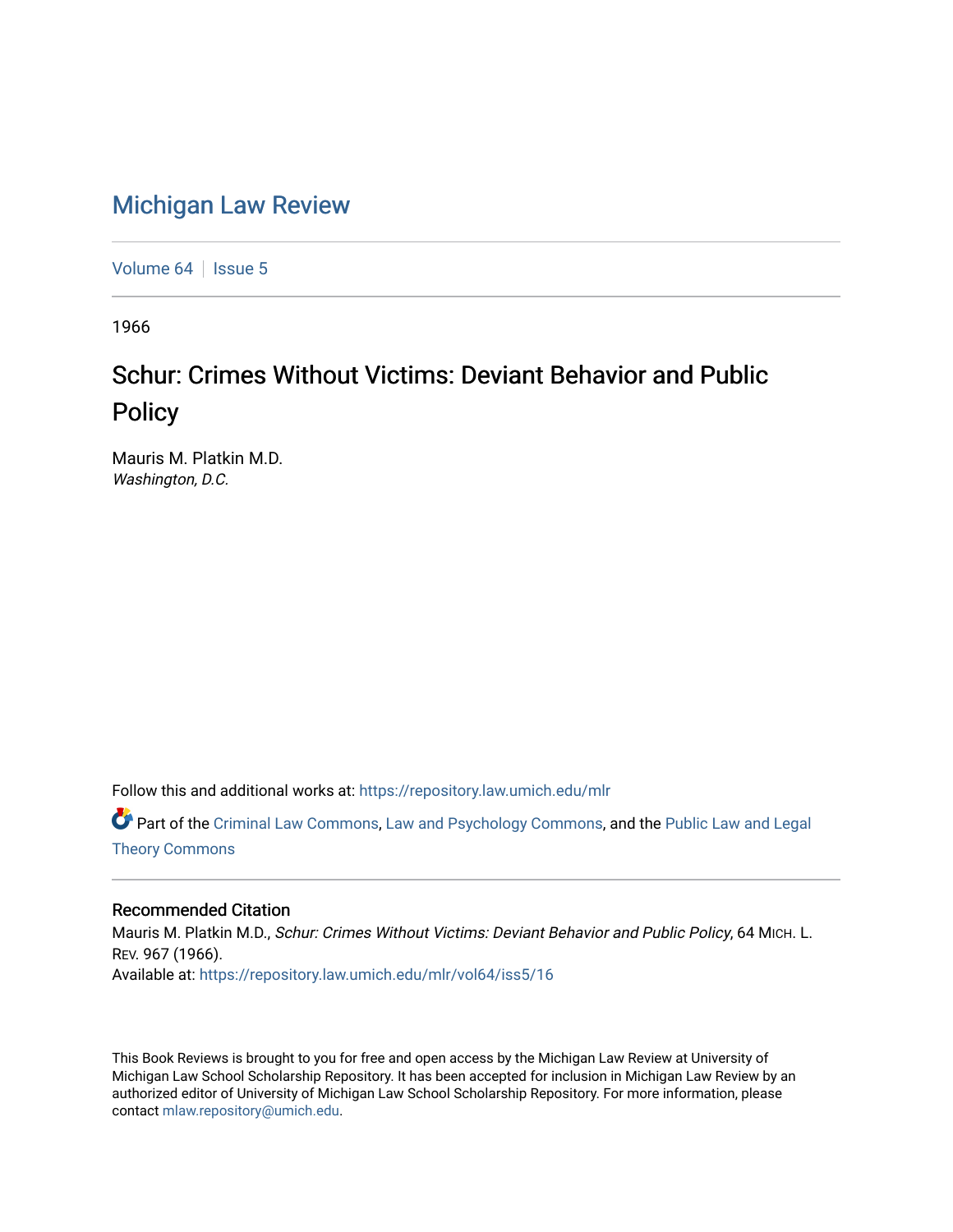CRIMES WITHOUT VICTIMS: DEVIANT BEHAVIOR AND PUBLIC POLICY. By *Edwin M. Schur.* Englewood Cliffs, N.J.: Prentice-Hall, Inc. 1965. Pp. 180. \$4.95.

In a broad sense the greatest usefulness of this excellent little volume is indicated in the first paragraph, indeed in the very first sentence. Professor Schur states that "much more attention has been focussed on the deviating individuals than on the social 'definitions' of the deviants." There is a somewhat familiar ring to this observation; we immediately think of the frequently repeated idea that more attention is paid to the crime than to the criminal. To a great extent, however, this is no longer true. Increasing attention has been directed to the criminal himself; more specifically, an increasing amount of psychiatric attention has been focussed on the criminal. The dynamics of his behavior continue to be increasingly examined, even to the extent that courts and correctional institutions have been taking a closer look at criminal psychodynamics. For example, in the District of Columbia, where the *Durham* Rule is in effect, in certain criminal cases an .ever-increasing amount of attention has been given to psychiatric evaluation of the accused.

Now that we have begun to exercise a corrective approach to crime and the criminal, Professor Schur asks us to go a step further; we are asked to focus on the social definition of "deviance." We are asked, that is, to think about the social repercussions on the individual after he has committed a crime: not the sequence of events after arrest, indictment, trial, and so forth, but the changed relation between an individual and society that results when the individual has deviated from expected behavior.

It should be noted that Professor Schur refers to deviance rather than crime in the quotation above; this is generally the way he refers to the kind of behavior that is technically referred to as crime. The orientation here is not simply reference to the commission of certain proscribed acts, but to behavior that deviates from the norm. We are asked to go still further and examine the particular forms of deviance. And in an ironic historical sense we are requested, in effect, not to allow the concept of deviance to "perpetuate the preoccupation with deviating individuals" but to examine the social meaning of deviance. In other words, we are going back again to examining the crime rather than the criminal, but we are examining it now against the social background in which the crime is committed.

Crime-or deviance-has a meaning that varies from place to place and from time to time. A crime is what society at any given time and place says it is; a criminal is a person who, in the eyes of a legally constituted entity, be it a jury or a judge, has committed a crime. A woman kills her husband's girl friend.and is acquitted by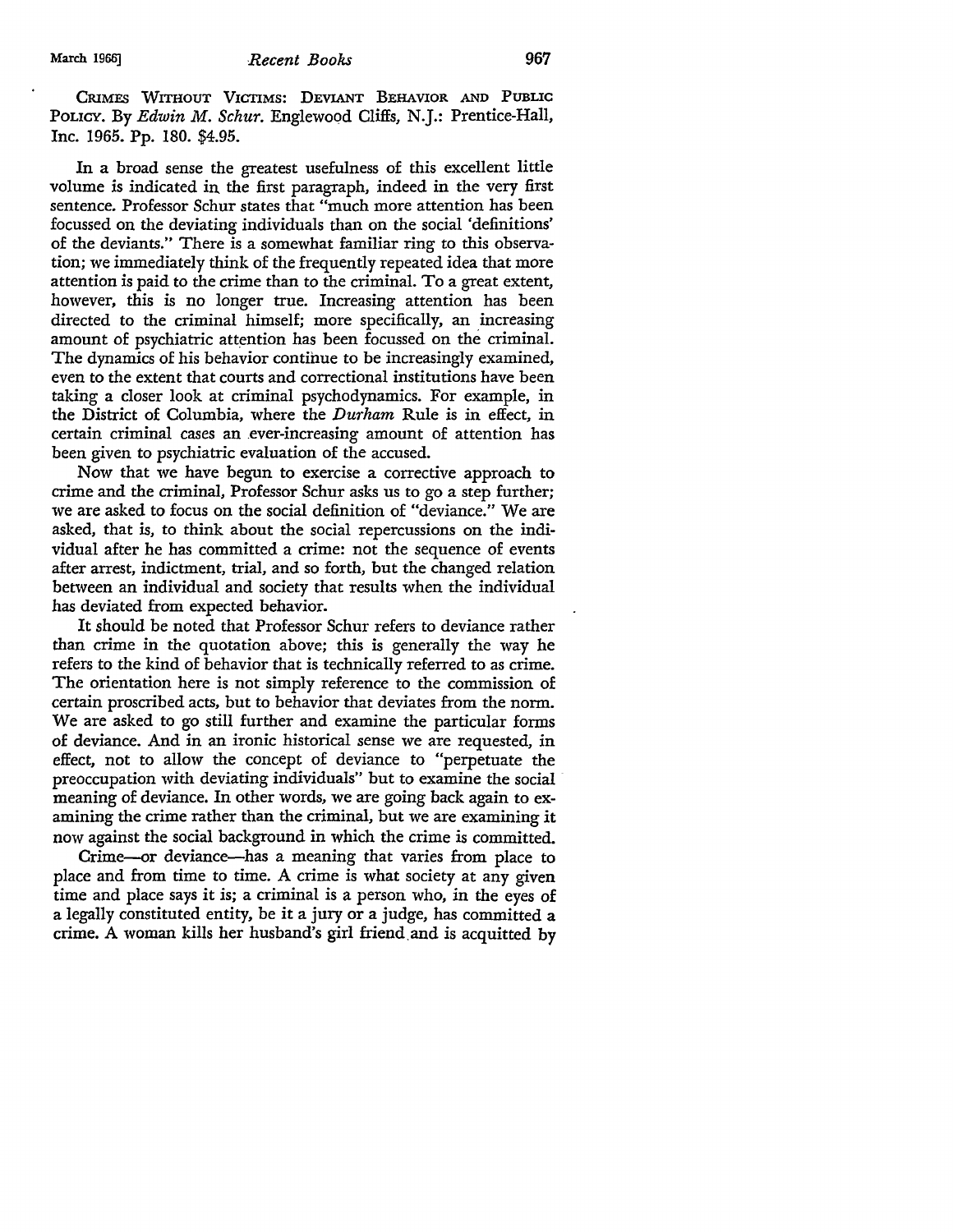a jury; she has not committed a crime. A civil rights worker defends himself against an unprovoked assault by a native in the State of Dixie; he is found guilty of assault. A soldier kills an enemy soldier in battle and receives a commendation; after an armistice is declared he kills another enemy soldier and is charged with murder. A paranoid person kills another person whom he believes to be persecuting him with intent to kill; he is acquitted by reason of insanity. Crime, then, is what we say it is, and what we say it is largely reflects the moral atmosphere of a given place at a given time.

If these observations are correct, then the role of the sociologist in the "sociological analysis of certain types of deviant behavior" is obvious. It is this kind of analysis which Professor Schur directs to the three types of deviant behavior under discussion in the present book. These deviations are abortion, homosexuality, and drug addiction. They illustrate, says the author, "a type of unenforceable law." He refers to them as "crimes without victims"; all are characterized by the "willing exchange of socially disapproved but widely demanded goods or service." True, not all socially disapproved behavior is criminal, but such behavior as becomes morally repugnant to the degree that the community wishes to eradicate it is generally characterized and ultimately codified as criminal.

It is of no small significance that the three types of "crimes" discussed here are generally considered to be highly morally reprehensible to society. They are indeed "crimes without victims"; no one but the criminal is harmed by the criminal acts. Why, then, are they crimes? Is it our great philanthropic need to be our brothers' keepers that urges us to prevent them forcibly from committing acts that we find so morally repugnant? Is it a moral imperative that we enjoin upon our brethren to keep their souls pure? What makes us so insistent on regulating our neighbor's conduct when what he does "harms" only himself? These are questions that belong well within the province of the sociologist.

The major portion of this book covers extended reviews of the three forms of deviant behavior under consideration. In excellent fashion Professor Schur covers the fields in their legal, social, cultural, economic, and psychological aspects. Each of the sections includes a comprehensive bibliography. There is no pretense that the material is exhaustively covered, but the subjects are treated with sufficient breadth to give the reader an excellent overview of the subject and a working understanding of current thinking at various levels about these problems.

It is of more than passing significance—indeed, it is basic to the spirit and intent of this book--that none of the three forms of deviant behavior has been significantly controlled by existing legislation. It might be argued that abortion, homosexuality, and drug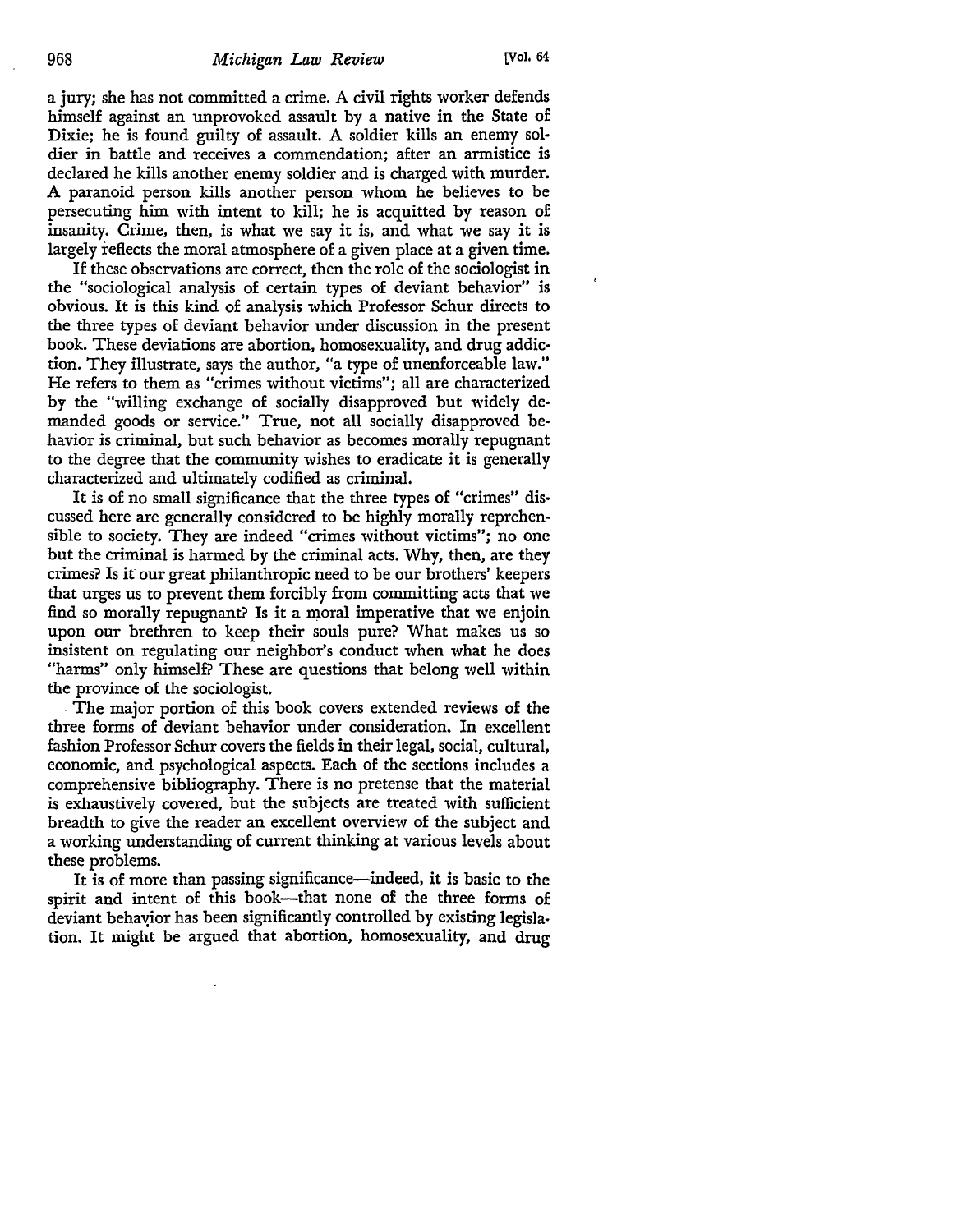## March 1966) *Recent Books* 969

addiction might be far more extensive without existing legislation. The fact remains, however, that the extent to which they do exist implies some degree of ineffectiveness in current legislation. It is because of the nature of these categories of deviance that deterrent legislation is very largely unenforceable. Since the crimes have no victims, there is no one to come fonvard to accuse the perpetrators. No one, that is, except the law itself. Moreover, the fact that the acts are illegal tends to drive them underground, as it were, so that they occur in an atmosphere of obscurity, suspicion, guilt, and blackmail. In short, the laws that tend to curb these crimes have not only been ineffective, but have tended to compound the very crimes they seek to control.

Professor Schur states that "crimes without victims involve attempts to legislate morality for its own sake." In the last analysis, of course, this is' what law is all about. Professor Schur goes further, however, and poses the question whether there is actually any "victimization" in the particular types of crime discussed in *Crimes Without Victims.* 

Perhaps the victimization lies in what happens to persons who commit these crimes. They are forced, as a result of the development of a deviant self-image, into the subculture which results from the proscription of the deviant acts. The subcultural worlds of the drug addict and the homosexual are too well known to need elaboration here. And since many abortions are unique events in the lives of the women involved, there is frequently no need to form the kind of alliances that occur among drug addicts and homosexuals. The moral guilt and the fact of having violated the law are in themselves severe consequences of abortion, as the author points out.

There is, however, another subculture which is not touched upon in this book of which the sociologist, the psychiatrist, and the criminologist are certainly aware. This is not the subculture to which the individual is drawn *after* he has become involved in his criminal activity, but the one to which he belongs *before* he enters his criminal career. Where did he come from, and to what extent did his community or his subculture contribute to his deviance? Crime, in the more conventional sense, flourishes among the lower socio-economic classes. Of the three forms of deviance discussed in this book, the drug addicts notoriously come from this class. But homosexuality and abortion cut across all social, cultural, and economic classes. There is obviously much to be learned.

There is even more to be *done.* If, as indicated above, current legislation has been significantly ineffective in controlling these three forms of deviance, perhaps we ought to rethink this situation, reevaluate the social significance of these "crimes," and revise our